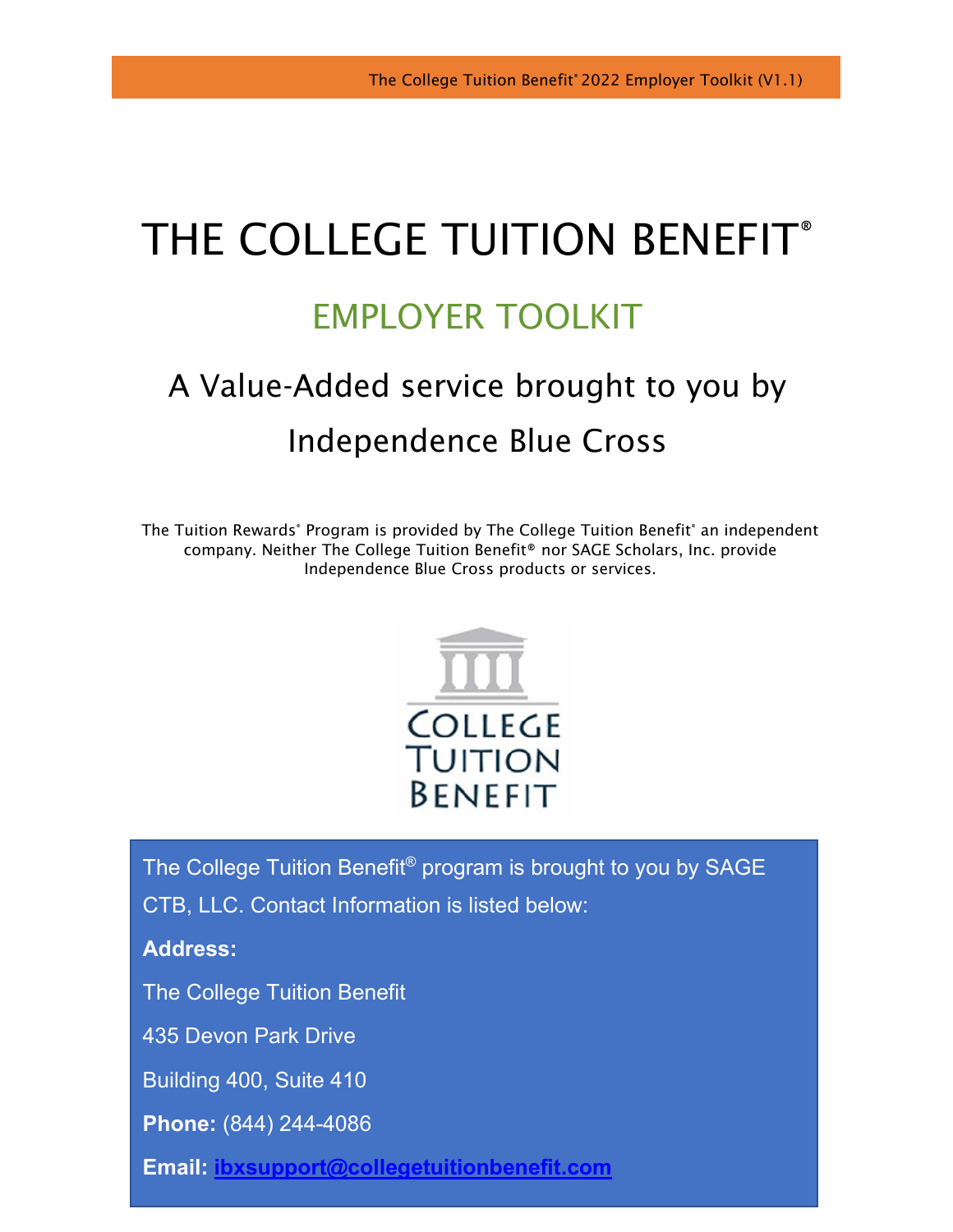| <b>Table of Contents</b>                                                        |  |
|---------------------------------------------------------------------------------|--|
|                                                                                 |  |
|                                                                                 |  |
|                                                                                 |  |
|                                                                                 |  |
|                                                                                 |  |
|                                                                                 |  |
|                                                                                 |  |
|                                                                                 |  |
|                                                                                 |  |
| Option 1 - Census Enrollment for all employees (Recommended - Best Practice)  7 |  |
|                                                                                 |  |
|                                                                                 |  |
|                                                                                 |  |
|                                                                                 |  |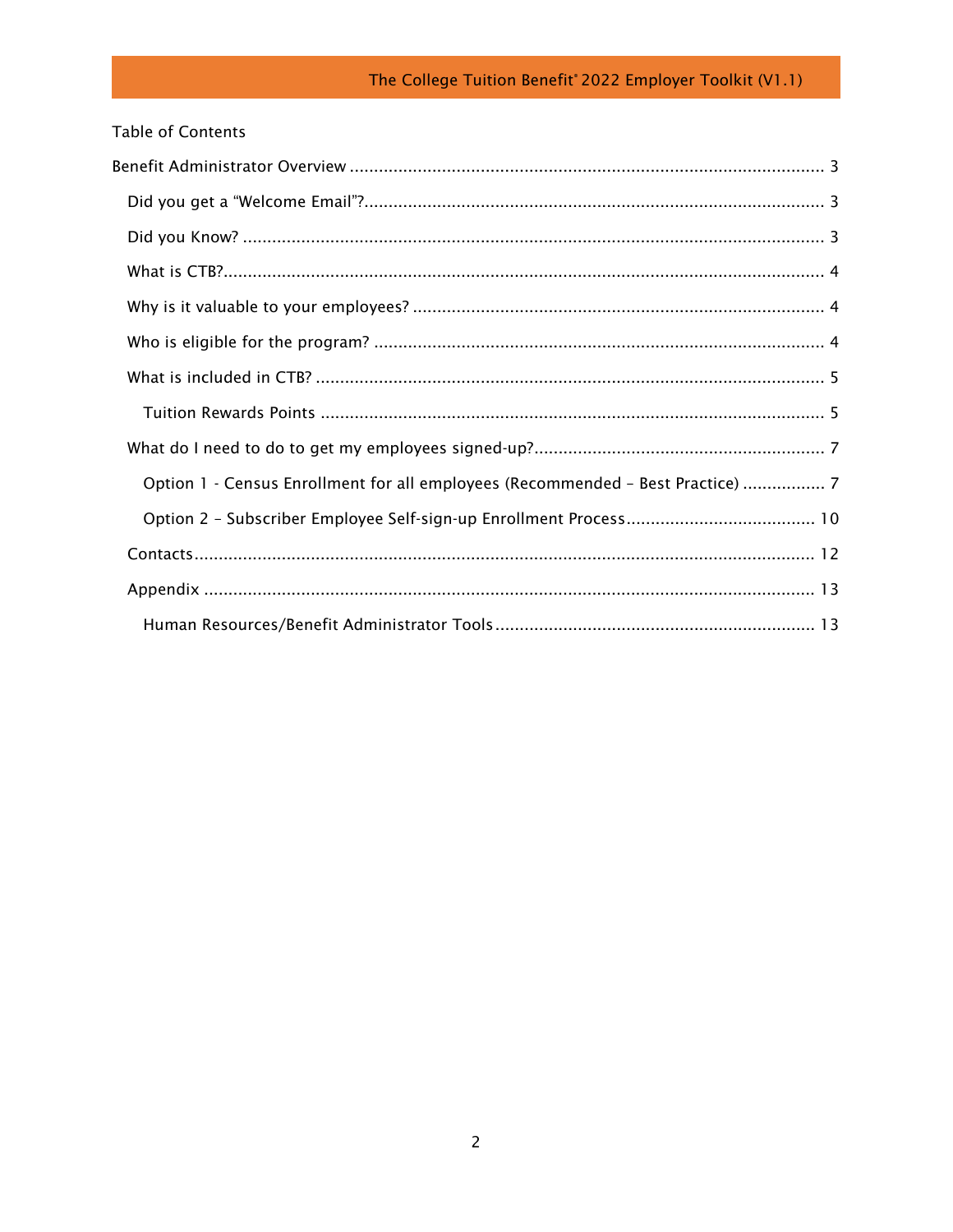## <span id="page-2-0"></span>Benefit Administrator Overview

#### <span id="page-2-1"></span>Did you get a "Welcome Email"?

As an Independence Blue Cross (Independence) customer, you are eligible to offer The College Tuition Benefit® (CTB) program to all your employees. To get started you should have received a "Welcome Email" that included information to help you get the program implemented at your organization.



Note: If you did not receive an email.

Please check their spam / junk folders

Ask your IT department to open the company firewall or e-mail filter to always accept e-mail from collegetuitionbenefit.com, sagescholars.com, tuitionrewards.com, marketcapandgown.com

#### <span id="page-2-2"></span>Did you Know?

- $\checkmark$  78% of families with children indicated their #1 financial concern was the cost of a child's education.
- $\checkmark$  In this country there is \$1.7T of student loan debt impacting over 45 million people.
- $\checkmark$  That worrying about how to pay for a college education has an impact on your employee's health?
- $\checkmark$  According to the [American Psychological Association](https://www.apa.org/news/press/releases/stress/2014/stress-report.pdf) (APA), 72% of adults report feeling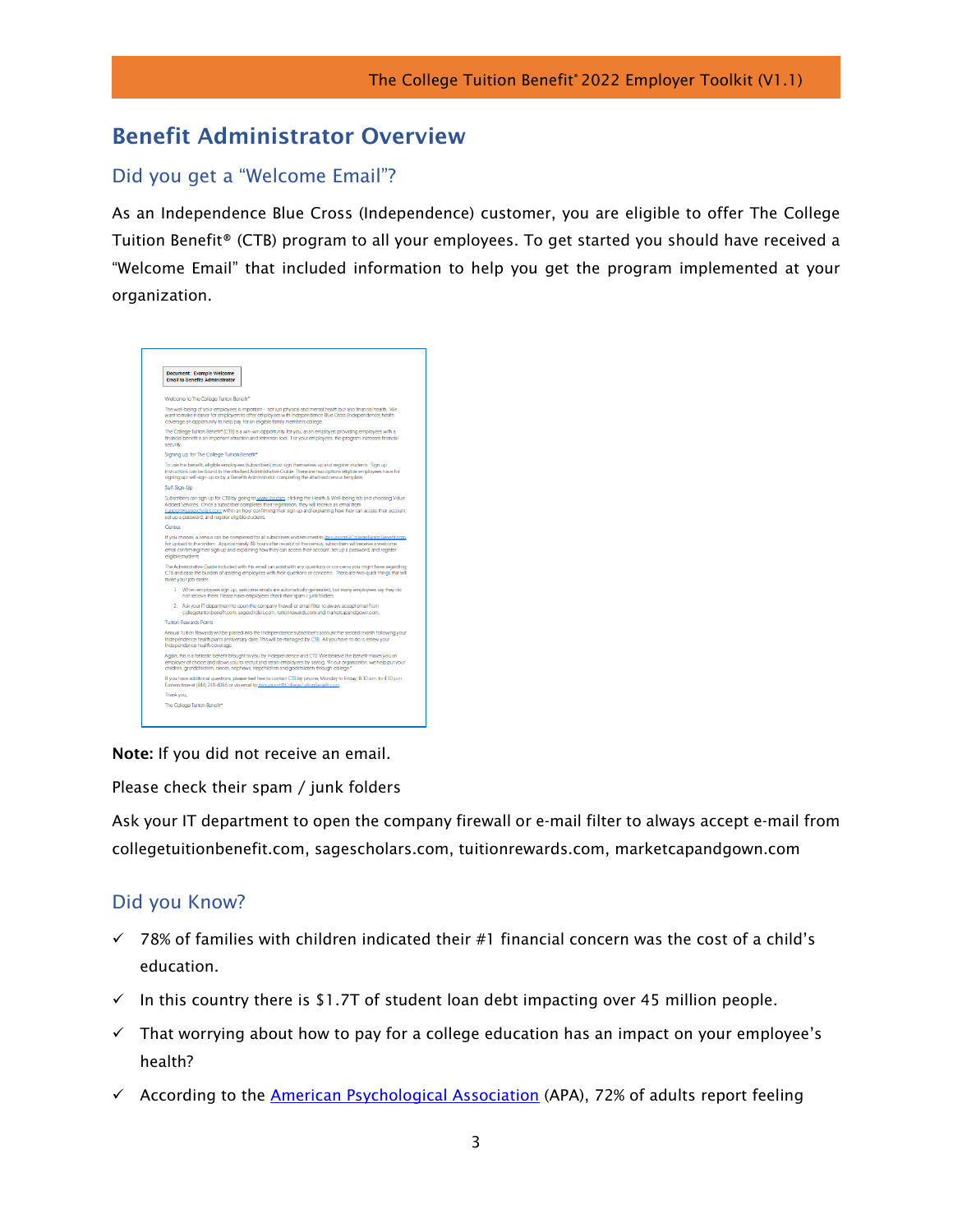stressed about money, whether it's worrying about paying rent, college or feeling bogged down by debt.

Financial stress is linked to so many health issues<sup>[1](#page-3-3)</sup> – to migraines, heart disease, diabetes, sleep problems, and more. $2$ 

#### <span id="page-3-0"></span>What is CTB?

CTB is a rewards-based program you can now offer to all your employees at no cost to you<sup>[3](#page-3-5)</sup> regardless of whether they have enrolled in an Independence health plan or not<sup>[4](#page-3-6)</sup>. It provides a simple and effective way for your employees to save when sending a child or loved one to college.

#### <span id="page-3-1"></span>Why is it valuable to your employees?

Think of it as frequent flyer miles but for tuition! Your employees can earn SAGE Scholars Tuition Rewards® Points to help offset the financial burden on a four-year undergraduate degree at over 440 [Member Colleges and Universities.](https://www.tuitionrewards.com/?p=home/college/list)

#### Over \$97.8 million Tuition Rewards Points were redeemed in 2021!

#### <span id="page-3-2"></span>Who is eligible for the program?

All of your full and part-time employees may participate in this program.

Awarding annual Tuition Rewards is contingent upon the employee's continued employment on or shortly after the employer's renewal date. Note: an annual census is required for nonsubscribers but not for subscribers who are noted in the Independence system.

<span id="page-3-3"></span><sup>1</sup> Tran AGTT, Mintert JS, Llamas JD, Lam CK. [At what costs? Student loan debt, debt stress, and racially/ethnically diverse college](https://doi.org/10.1037/cdp0000207)  [students' perceived health.](https://doi.org/10.1037/cdp0000207) *Cultur Divers Ethnic Minor Psychol*. 2018;24(4):459-469. doi:10.1037/cdp0000207

<span id="page-3-4"></span><sup>2</sup> Warth J, Puth M-T, Tillmann J, et al. [Over-indebtedness and its association with sleep and sleep medication use.](https://doi.org/10.1186/s12889-019-7231-1) *BMC Public Health*. 2019;19(1):957. doi:10.1186/s12889-019-7231-1

<span id="page-3-5"></span><sup>&</sup>lt;sup>3</sup> This is a value-added program and not a benefit under an Independence health plan and is, therefore, subject to change.

<span id="page-3-6"></span><sup>4</sup> A non-Independence subscriber's initial and continued eligibility will be verified by the employer-provided census sent to The College Tuition Benefit vendor annually. Failure to send the annual census may impact the non-subscriber's ability to earn initial and ongoing Tuition Rewards Points.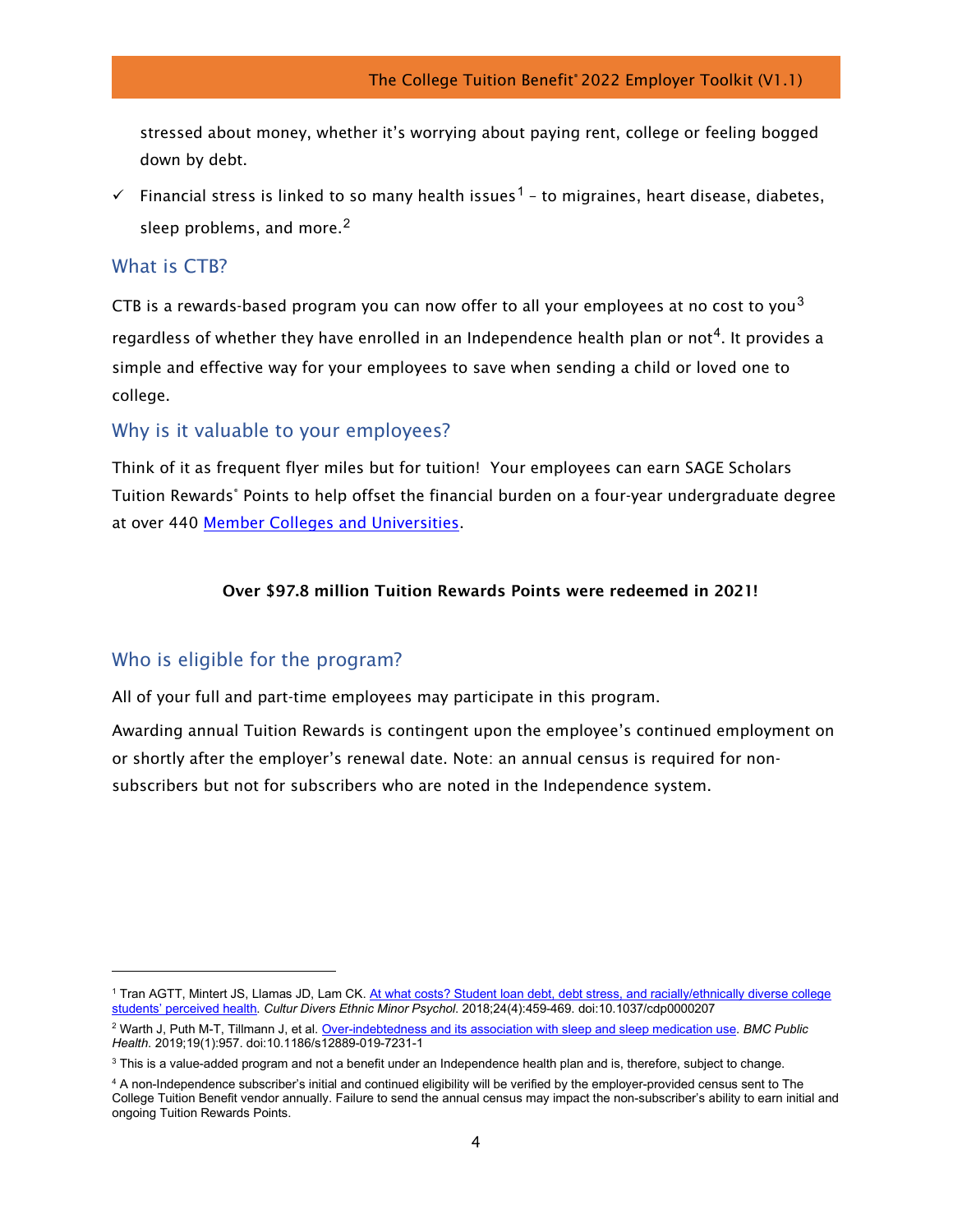#### <span id="page-4-0"></span>What is included in CTB?

#### <span id="page-4-1"></span>Tuition Rewards Points

When your employee's sign up, they earn 2,000 Tuition Rewards Points annually. In the fourth year, they receive a bonus of 2,[5](#page-4-2)00 Tuition Rewards Points<sup>5</sup>. Employees can accumulate an unlimited number of Tuition Rewards Points.

| Year <sub>1</sub>   | 2,000            | 2,000  |
|---------------------|------------------|--------|
| Year <sub>2</sub>   | $+2,000$         | 4,000  |
| Year <sub>3</sub>   | $+2,000$         | 6,000  |
| Year 4 (Bonus Year) | $+2,000 + 2,500$ | 10,500 |
| Year 5              | $+2,000$         | 12,500 |
| Year <sub>6</sub>   | $+2,000$         | 14,500 |
| Year <sub>7</sub>   | $+2,000$         | 16,500 |

Each Tuition Rewards Point equals \$1 in tuition reduction in the cost of full price tuition<sup>[6](#page-4-3)</sup>.

Each child they sponsor receives a one-time bonus of 500 Student Tuition Rewards Points.

CTB works like a scholarship program. Employees earn Tuition Rewards that can be used at a SAGE Scholars college or university. Tuition Rewards Points are spread evenly over four years of a student's undergraduate education.

After signing up, employees may act as a sponsor for immediate or extended family members, including children, grandchildren, nieces, nephews, grand-nieces, grand-nephews (including "step" and "god" relations), and cousins<sup>[7](#page-4-4)</sup>.

Tuition Rewards Points are divided evenly over the students' four years of undergraduate education.

<span id="page-4-2"></span><sup>5</sup> A non-Independence subscriber's initial and continued eligibility will be verified by the employer-provided census sent to SAGE CTB, LLC annually. Failure to send the census may impact the non-subscriber's ability to earn initial and ongoing Tuition rewards Points.

<span id="page-4-3"></span><sup>&</sup>lt;sup>6</sup> Tuition Rewards Points represent a quaranteed minimum discount off the full tuition price. Tuition Rewards are not redeemable in hard dollars. Member colleges may include or stack Tuition Rewards with other financial aid offers according to applicable program guidelines. Points do not accrue interest.

<span id="page-4-4"></span><sup>&</sup>lt;sup>7</sup> Subject to certain restrictions.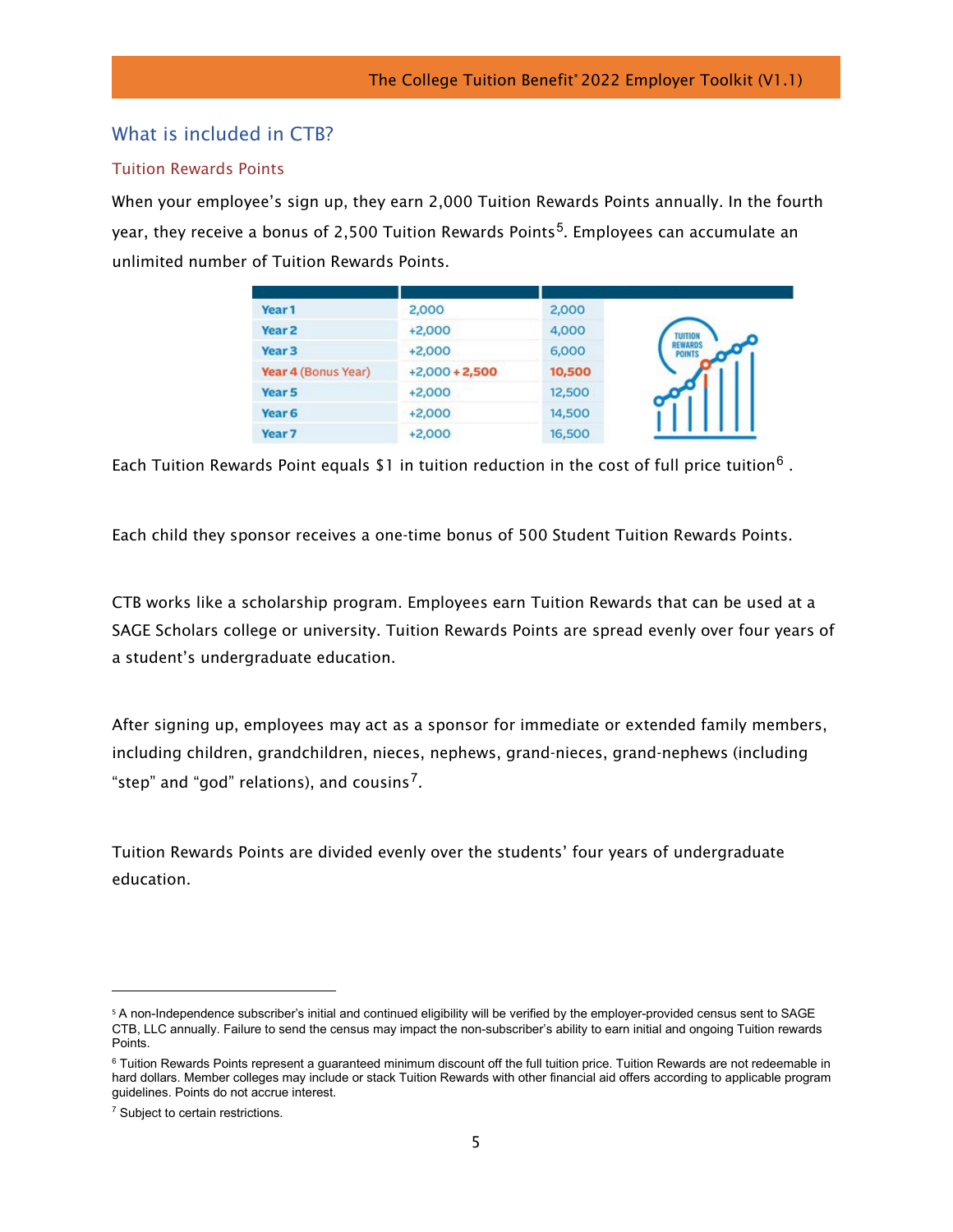Students must be registered by the employee-sponsor by **August 31** of the year they begin  $12<sup>th</sup>$ grade. The last day for pledging Tuition Rewards Points to student's account by August 31 of the year that they begin 12<sup>th</sup> grade. August 31 is also the last day for a student to earn any student Tuition Rewards Points from any source.

When a student applies to a participating college or university, within ten days of applying, the employee-sponsor electronically submit the students Tuition Rewards statement to the school<sup>[8](#page-5-0)</sup>.

Note: reminder emails are always sent to keep people informed and ready for upcoming deadlines.

The SAGE Scholars network includes over 440 [Member Colleges and Universities.](https://www.tuitionrewards.com/?p=home/college/list)

#### Over \$97.8M Tuition Rewards Points were redeemed by the 2021 senior class.

Since Tuition Rewards never expire and remain with the registered employee, *even if the employee leaves the company, ceasing to earn additional Tuition Rewards Points, CTB functions* like a personal "Legacy" Scholarship Program. The Tuition Rewards Points are available during their lifetime.

Ready Set College - a comprehensive college and career planning website, designed to provide students and parents with best practices and proven strategies to achieve successful college outcomes. [Learn more](https://readysetcollege.org/)

SAGE Prime – is a guaranteed minimum 10% tuition discount available to you as a plan participant. Participating schools offer courses on campus and on-line. Courses include degree programs, occupational certifications, and special interest courses (employee can access via their account). [Learn More](https://www.tuitionrewards.com/?p=home/benefits/prime)

<span id="page-5-0"></span><sup>&</sup>lt;sup>8</sup> Ongoing reminder emails are always sent to keep people informed and ready for upcoming deadlines.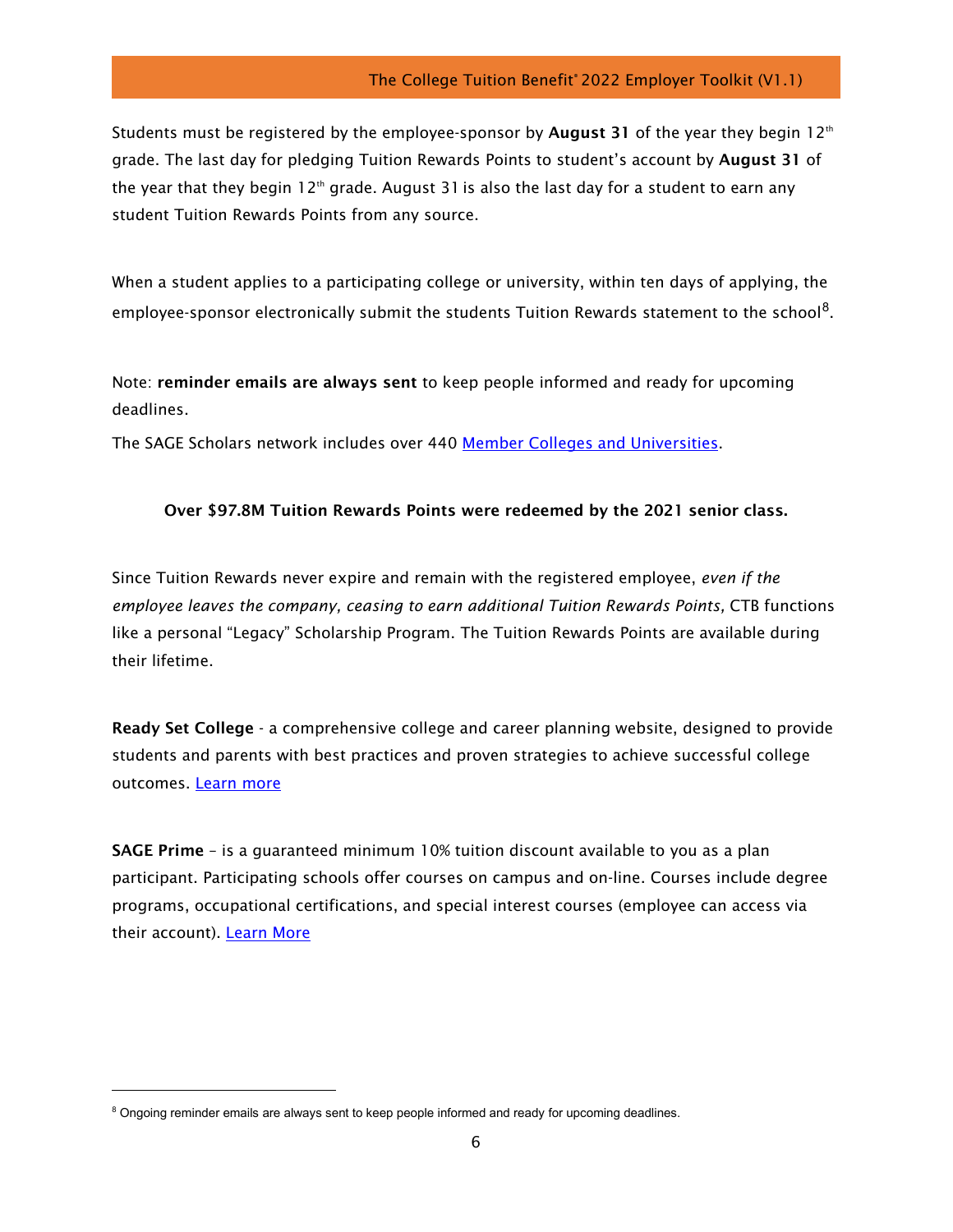SAGE Scholars Educational Foundation - offers hundreds of thousands of dollars in annual scholarships to SAGE Scholars students who attend member colleges or universities (notification is sent to Seniors and their Sponsors.) [Learn](https://www.tuitionrewards.com/?p=home/foundation/home) More

SAGE Secure Scholarship - SAGE Scholars Educational Foundation has created SAGE Secure, the first no-cost accidental death benefit for the family of students enrolled in one of the over 440 SAGE Scholars member colleges and universities nationwide. The amount of the SAGE Secure Scholarship will be \$5,000 or the Expected Family Contribution (EFC), whichever is the lesser as determined during the first year following the accidental death of the qualifying sponsor. Learn [More](https://www.tuitionrewards.com/?p=home/foundation/secure)

#### Other tools: [www.ibx.collegetuitionbenefit.com](http://www.ibx.collegetuitionbenefit.com/)



#### <span id="page-6-0"></span>What do I need to do to get my employees signed-up?

Select the sign-up path that best fits your situation.

- Option 1 Census Enrollment for all employees
- Option 2 Subscriber Enrollment
- <span id="page-6-1"></span>Option 1 - Census Enrollment for all employees (Recommended – Best Practice)
	- $\checkmark$  Easiest lift for Human Resources/Benefit Managers
	- $\checkmark$  Simple Census information: Group Name, Access Code, First Name, Last Name, DOB and Email is submitted to: [ibxsupport@collegetuitionbenefit.com](mailto:ibxsupport@collegetuitionbenefit.com) or uploaded by going to ibx.collegetuitionbenefit.com and selecting the Employer tab
	- $\checkmark$  Includes all employees (subscribers and non-subscribers)
	- $\checkmark$  Highest employee engagement/benefit population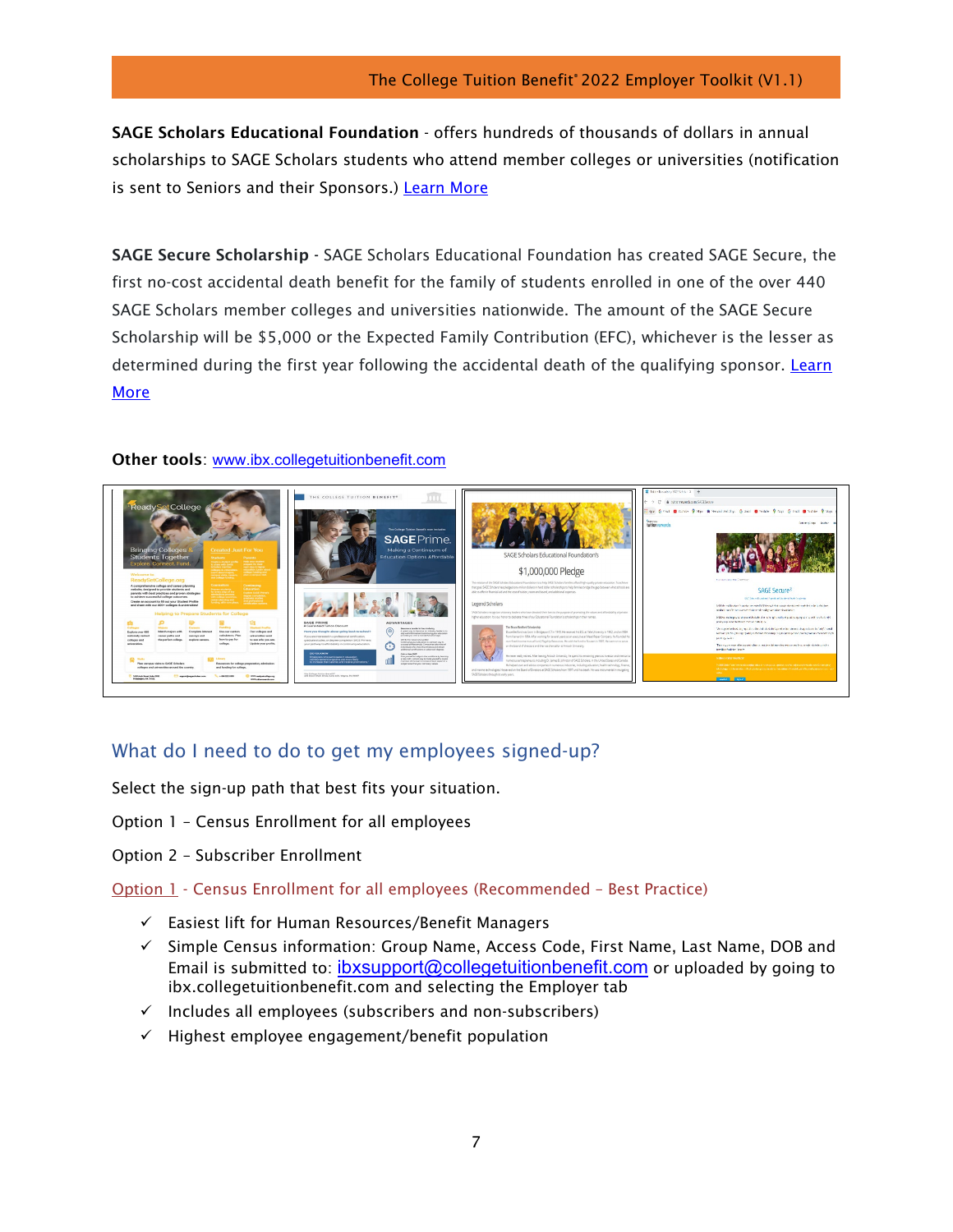#### Employer Census Enrollment Submission Process For Subscribers and Non-Subscribers



| The College Tuition Benefit® Census Template |                   |               |                        |  |  |  |
|----------------------------------------------|-------------------|---------------|------------------------|--|--|--|
| Company Name                                 |                   |               |                        |  |  |  |
| <b>Access Code</b>                           |                   |               |                        |  |  |  |
|                                              |                   |               |                        |  |  |  |
| Last Name                                    | <b>First Name</b> | Date of Birth | <b>E-Mail Address</b>  |  |  |  |
| Smith                                        | Danielle          | 1/1/1960      | dsmith@abccompany.com  |  |  |  |
| Tavlor                                       | John              | 4/6/1965      | jtaylor@abccompany.com |  |  |  |
| Jones                                        | Michael           | 9/5/1958      | mjones@abccompany.com  |  |  |  |

#### Non-Subscriber Employee Census Experience

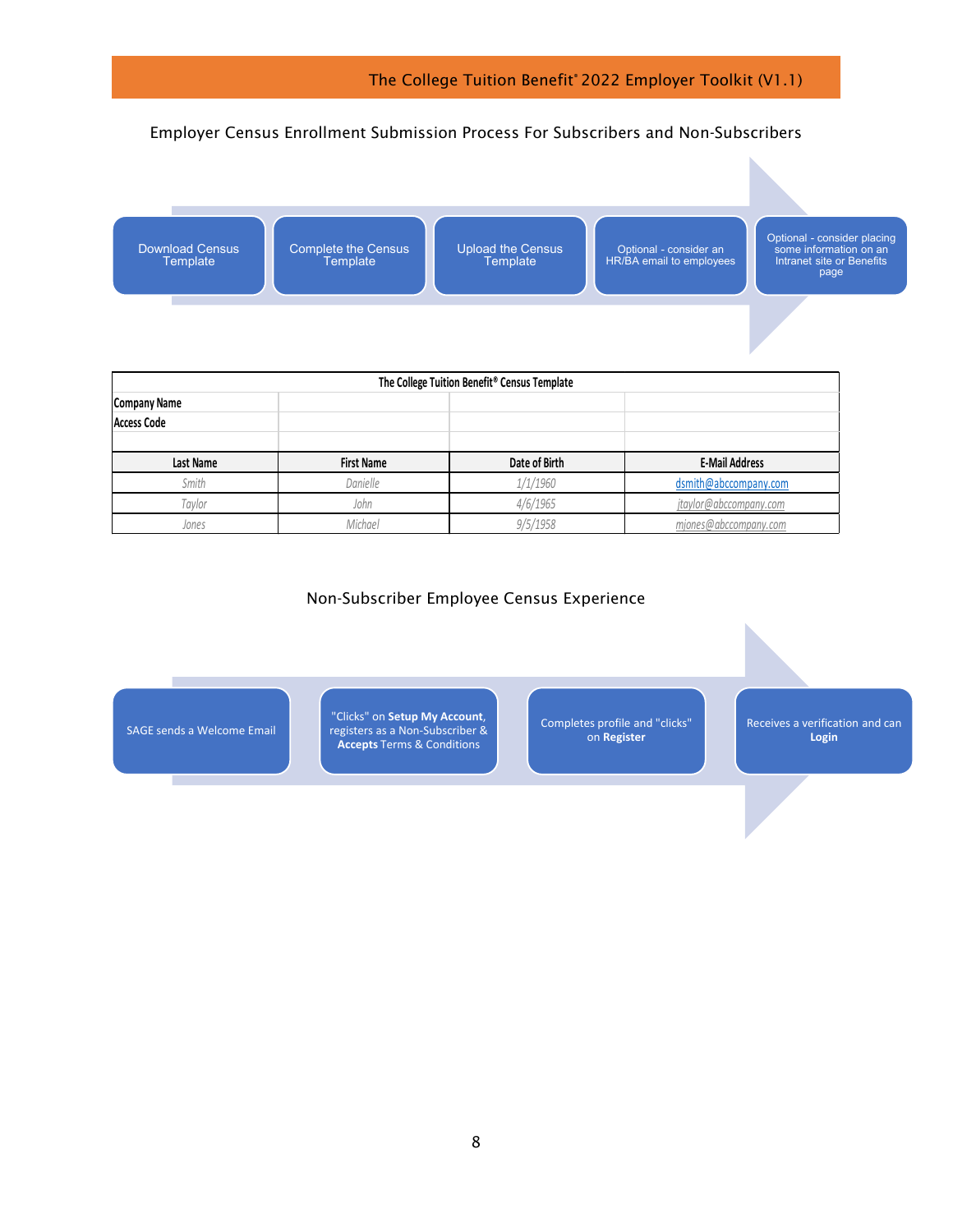

#### Subscriber Employee Census Experience

SAGE sends a Welcome Email

"Clicks" on **Setup My Account**, Enters their Member ID (**UMI)** for validation and clicks **Verify Your Eligibility**

Verifies Name, DOB and email address is correct and clicks **Submit**

**Accepts** Terms & Conditions, Completes profile and clicks **Register for The College Tuition Benefit &** Receives a verification and can **Login**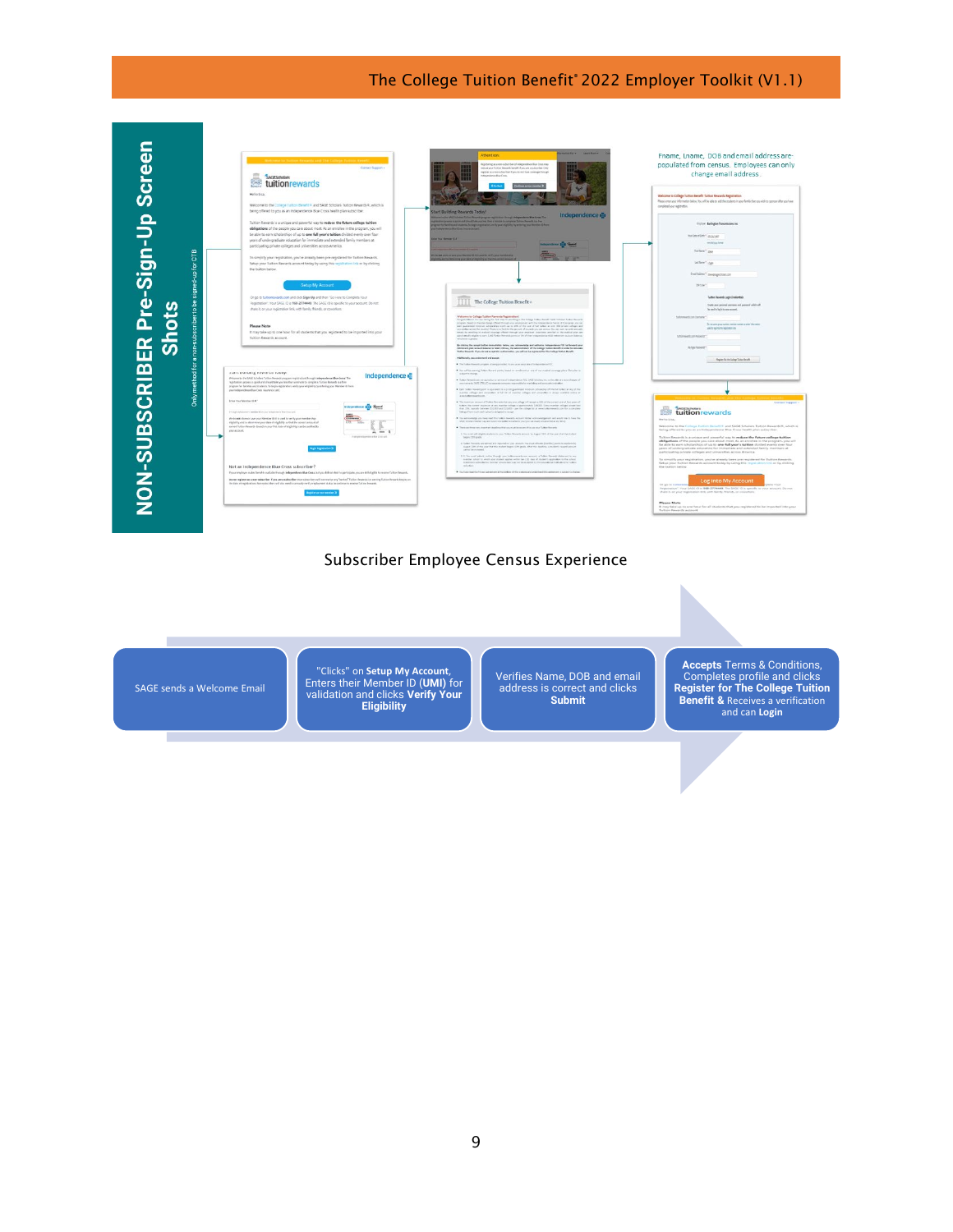

#### <span id="page-9-0"></span>Option 2 – Subscriber Employee Self-sign-up Enrollment Process

- $\checkmark$  Another way to enroll New Hire Subscribers
- $\checkmark$  This is a self-sign-up process
- $\checkmark$  Subscriber can enroll at their own pace

#### Subscriber Employee Self-Sign-up Experience

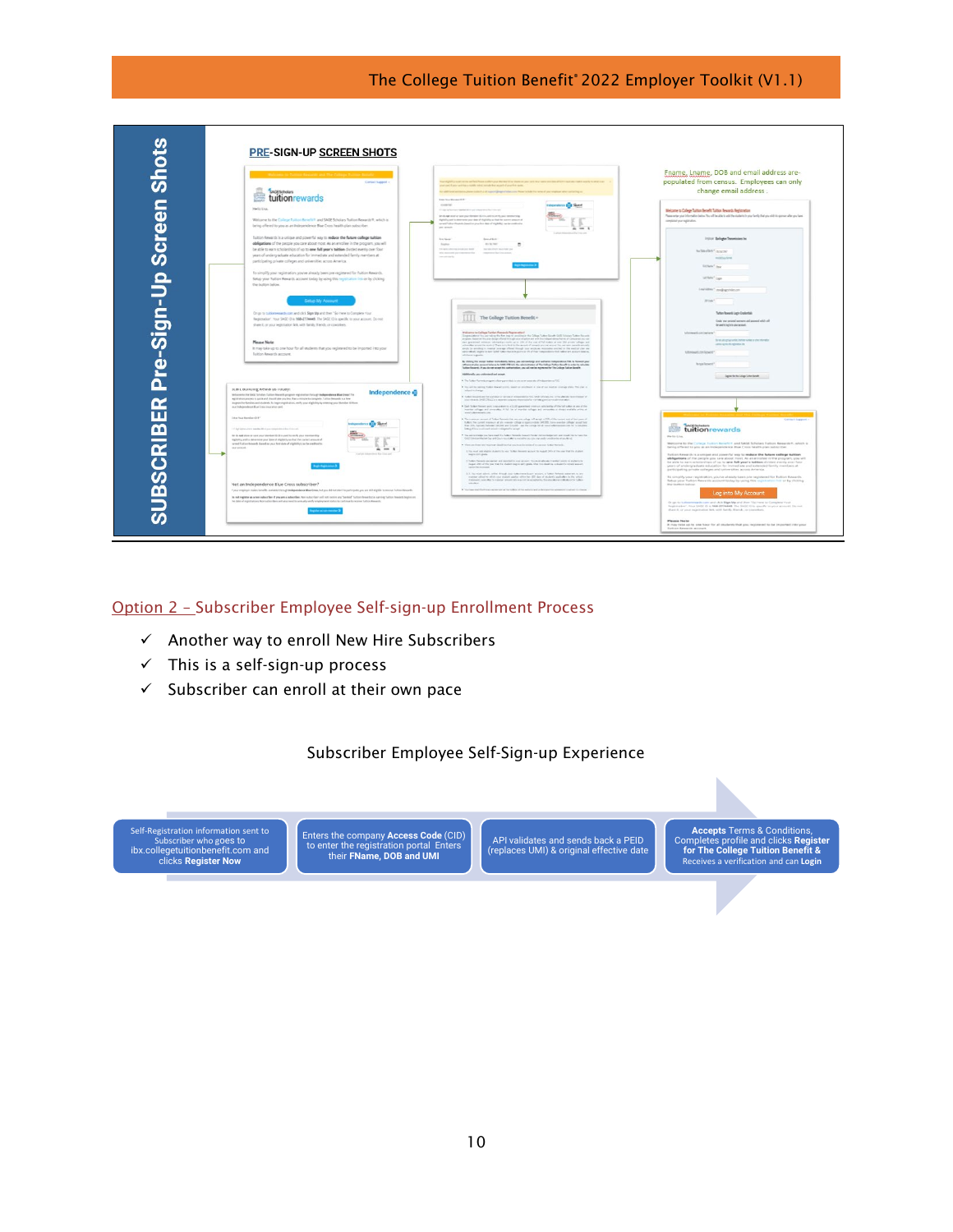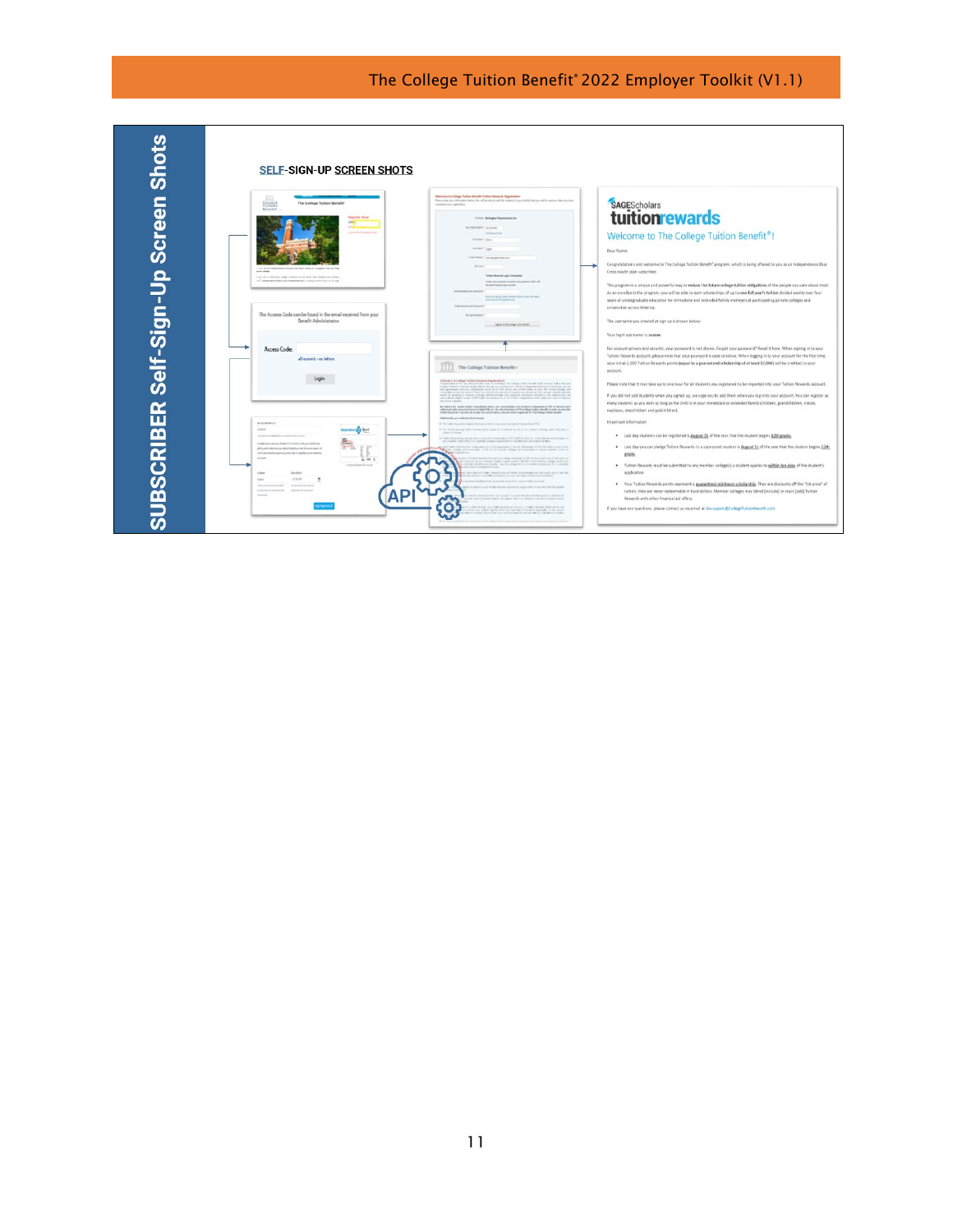### <span id="page-11-0"></span>**Contacts**

The College Tuition Benefit® program contact information is listed below:

#### Address:

The College Tuition Benefit

435 Devon Park Drive

Building 400, Suite 410

Phone: (844) 244-4086

Hours: 8AM – 4PM EST

Contact: Jill Begley

Email: [ibxsupport@collegetuitionbenefit.com](mailto:ibxsupport@collegetuitionbenefit.com)